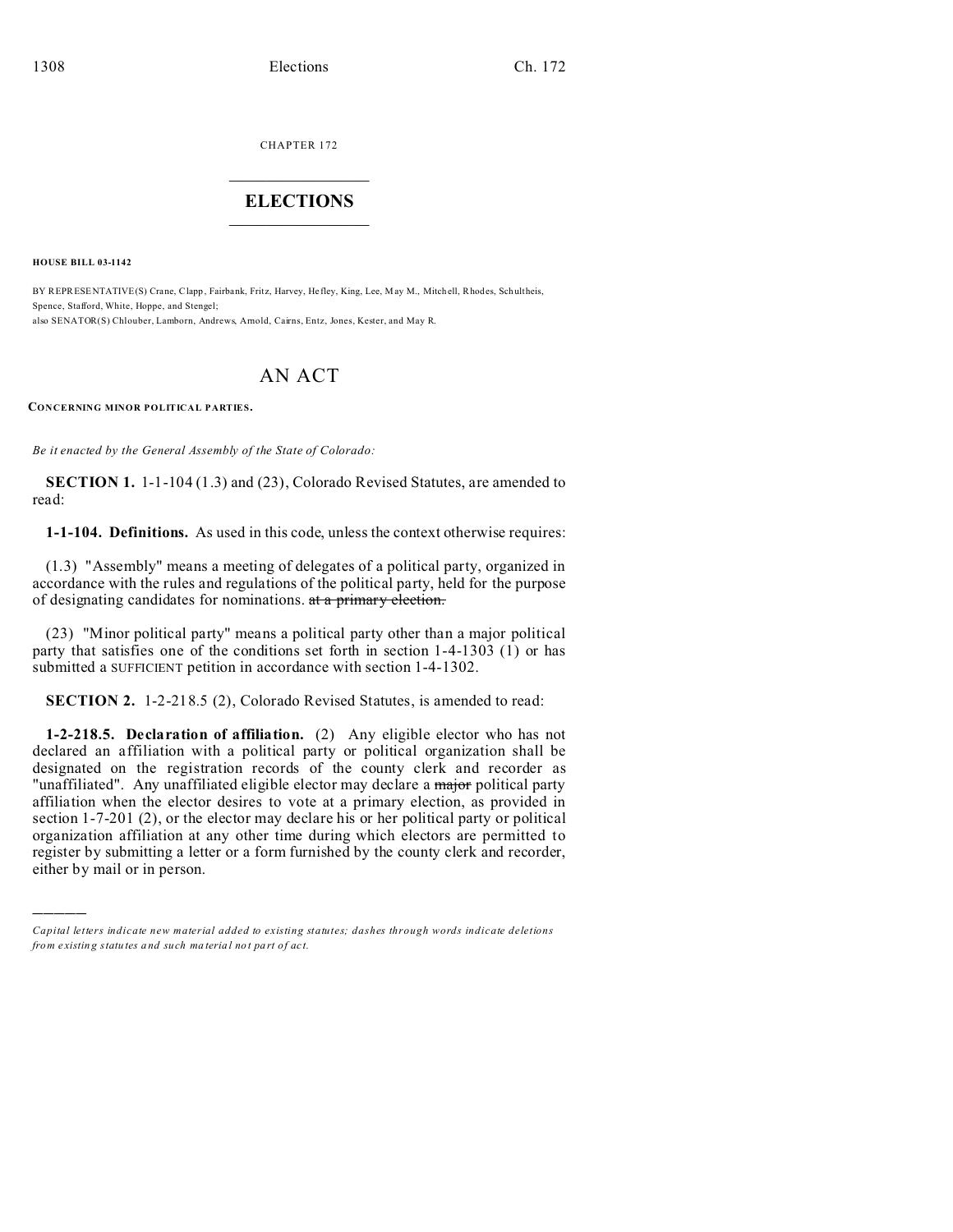#### **SECTION 3.** 1-2-219 (1), Colorado Revised Statutes, is amended to read:

**1-2-219. Changing or withdrawing declaration of affiliation.** (1) Any eligible elector desiring to change or withdraw the elector's affiliation may do so by completing and signing a prescribed request for the change or withdrawal and filing it with the county clerk and recorder or by submitting a personal letter written by the elector to the county clerk and recorder at any time up to and including the twenty-ninth day preceding an election. The prescribed form or personal letter for the change shall include the elector's printed name, address within the county, birth date, social security number, if the elector wishes to state it, and signature, the date, the elector's previous affiliation status, and the requested change in affiliation status. A prescribed form shall be furnished by the county clerk and recorder upon the elector's oral or written request. Upon receiving the request, the county clerk and recorder shall change the elector's affiliation on the registration record. If the affiliation is withdrawn, the designation on the registration record shall be changed to "unaffiliated". If an elector changes affiliation, the elector is entitled to vote, at any primary election, only the ballot of the major political party to which the elector is currently affiliated. A change or withdrawal of affiliation may not be made by anyone other than the elector.

**SECTION 4.** 1-4-101 (1) and (2), Colorado Revised Statutes, are amended to read:

**1-4-101. Primary election nominations made.** (1) A primary election shall be held at the regular polling places in each precinct on the second Tuesday of August in even-numbered years to nominate candidates of major political parties to be voted for at the succeeding general election. EXCEPT AS PROVIDED BY SECTION 1-4-1304 (1.5), only a major political party, as defined in section 1-1-104 (22), shall be entitled to nominate candidates in a primary election.

(2) Each  $\frac{1}{\text{major}}$  political party THAT is entitled to participate in the primary election and shall have a separate party ballot. The primary election of all major political parties shall be held at the same time and at the same polling places and shall be conducted by the same election officials.

**SECTION 5.** 1-4-104, Colorado Revised Statutes, is amended to read:

**1-4-104. Party nominees.** Candidates voted on for offices at primary elections who receive a plurality of the votes cast shall be the respective party nominees for the respective offices. If more than one office of the same kind is to be filled, the number of candidates equal to the number of offices to be filled receiving the highest number of votes shall be the nominees of the major political party for the offices. The names of the nominees shall be printed on the official ballot prepared for the ensuing general election.

**SECTION 6.** 1-4-502 (1), Colorado Revised Statutes, is amended to read:

**1-4-502. Methods of nomination for partisan candidates.** (1) Except as otherwise provided in paragraphs (b) and (c) of subsection (3) of this section, nominations for United States senator, representative in congress, governor,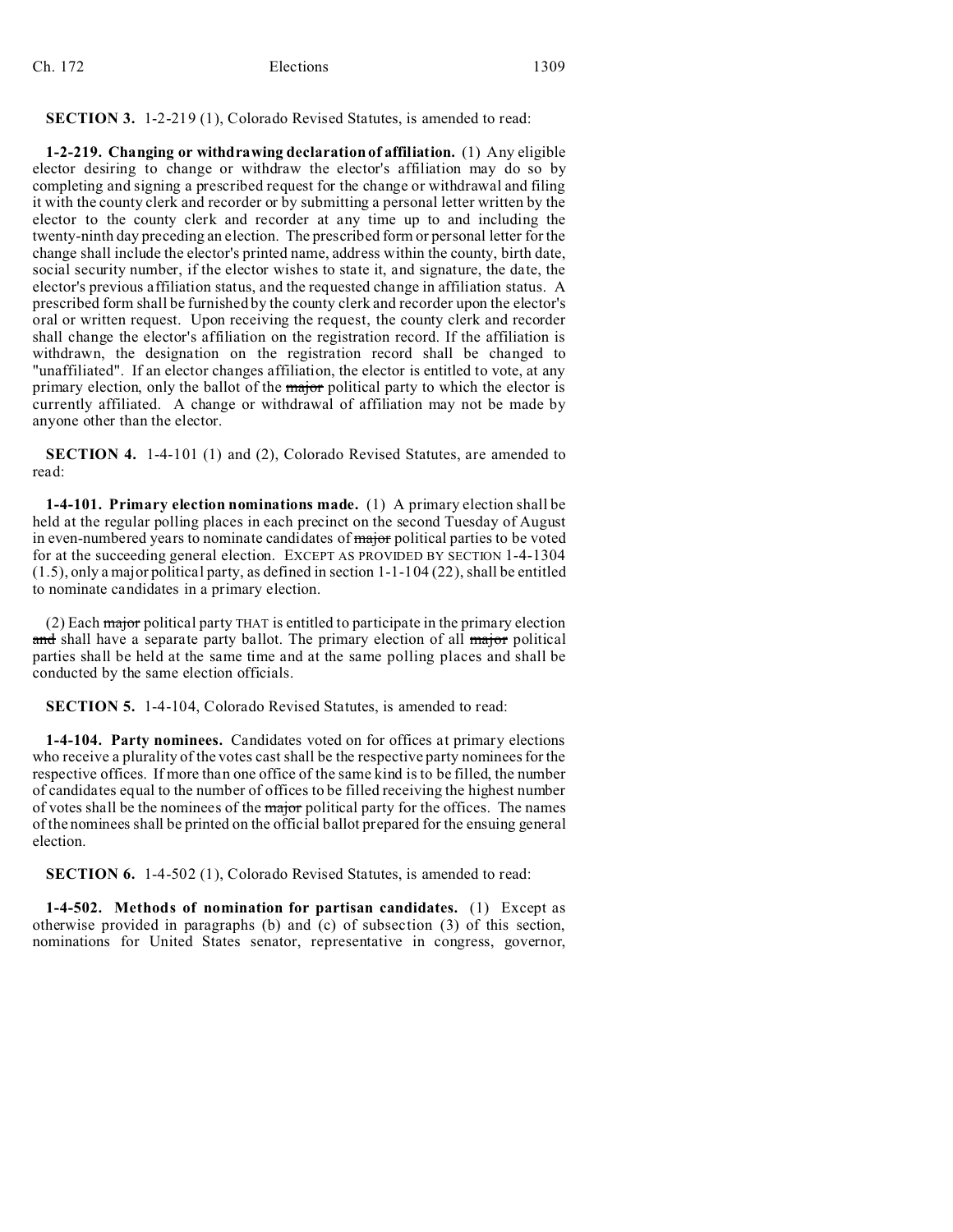1310 **Elections** Ch. 172

lieutenant governor, secretary of state, state treasurer, attorney general, member of the state board of education, regent of the university of Colorado, member of the general assembly, district attorney, and all county officers to be elected at the general election may be made by primary election by major political parties, by petition for nomination of an unaffiliated candidate as provided in section 1-4-802, or by a minor political party as provided in section 1-4-1304.  $(2)$ .

**SECTION 7.** The introductory portion to 1-4-802 (1) and 1-4-802 (1) (a), (1) (d), (1) (e), (1) (f), and (1) (g), Colorado Revised Statutes, are amended to read:

**1-4-802. Petitions for nominating minor political party and unaffiliated candidates for a partisan office.** (1) Candidates for partisan public offices to be filled at a general or congressional vacancy election who do not wish to affiliate with a MAJOR political party may be nominated, other than by a primary election or a convention, in the following manner:

(a) A petition for nominating MINOR POLITICAL PARTY OR unaffiliated candidates shall be prepared, which shall contain INDICATING the name and address of any candidate for the office to be filled. The petition shall INDICATE THE NAME OF THE MINOR POLITICAL PARTY OR designate in not more than three words the political or other name which the signers select SELECTED BY THE SIGNERS TO IDENTIFY AN UNAFFILIATED CANDIDATE. No name of any political party shall be used, in whole or in part, for this purpose TO IDENTIFY AN UNAFFILIATED CANDIDATE.

(d) (I) No petition TO NOMINATE AN UNAFFILIATED CANDIDATE, except petitions for candidates for vacancies to unexpired terms of representatives in congress and for presidential electors, shall be circulated or any signatures obtained thereon earlier than one hundred sixty-five days before the general election.

(II) NO PETITION TO NOMINATE A MINOR POLITICAL PARTY CANDIDATE SHALL BE CIRCULATED NOR ANY SIGNATURES OBTAINED THEREON EARLIER THAN THE FIRST MONDAY IN APRIL IN THE GENERAL ELECTION YEAR.

(e) The petition TO NOMINATE AN UNAFFILIATED CANDIDATE may designate or appoint upon its face one or more unaffiliated registered electors as a committee to fill vacancies in accordance with section  $1-4-1002(4)$  and (5). However, in the case of a petition for the office of state senator or state representative, the petition shall designate or appoint upon its face three or more unaffiliated registered electors as a committee to fill vacancies in accordance with section 1-4-1002 (4) and (5) and section 1-12-203.

(f) (I) EXCEPT AS PROVIDED BY SUBPARAGRAPH (II) OF THIS PARAGRAPH (f), petitions shall be filed not later than 3 p.m. on the one hundred twentieth day before the general election or 3 p.m. on the fifty-fifth day preceding the congressional vacancy election.

(II) PETITIONS TO NOMINATE CANDIDATES OF MINOR POLITICAL PARTIES SHALL BE FILED NOT LATER THAN 3 P.M. ON THE SEVENTIETH DAY BEFORE THE PRIMARY ELECTION AS SPECIFIED IN SECTION 1-4-101.

(g) No person shall be placed in nomination by petition unless the person is an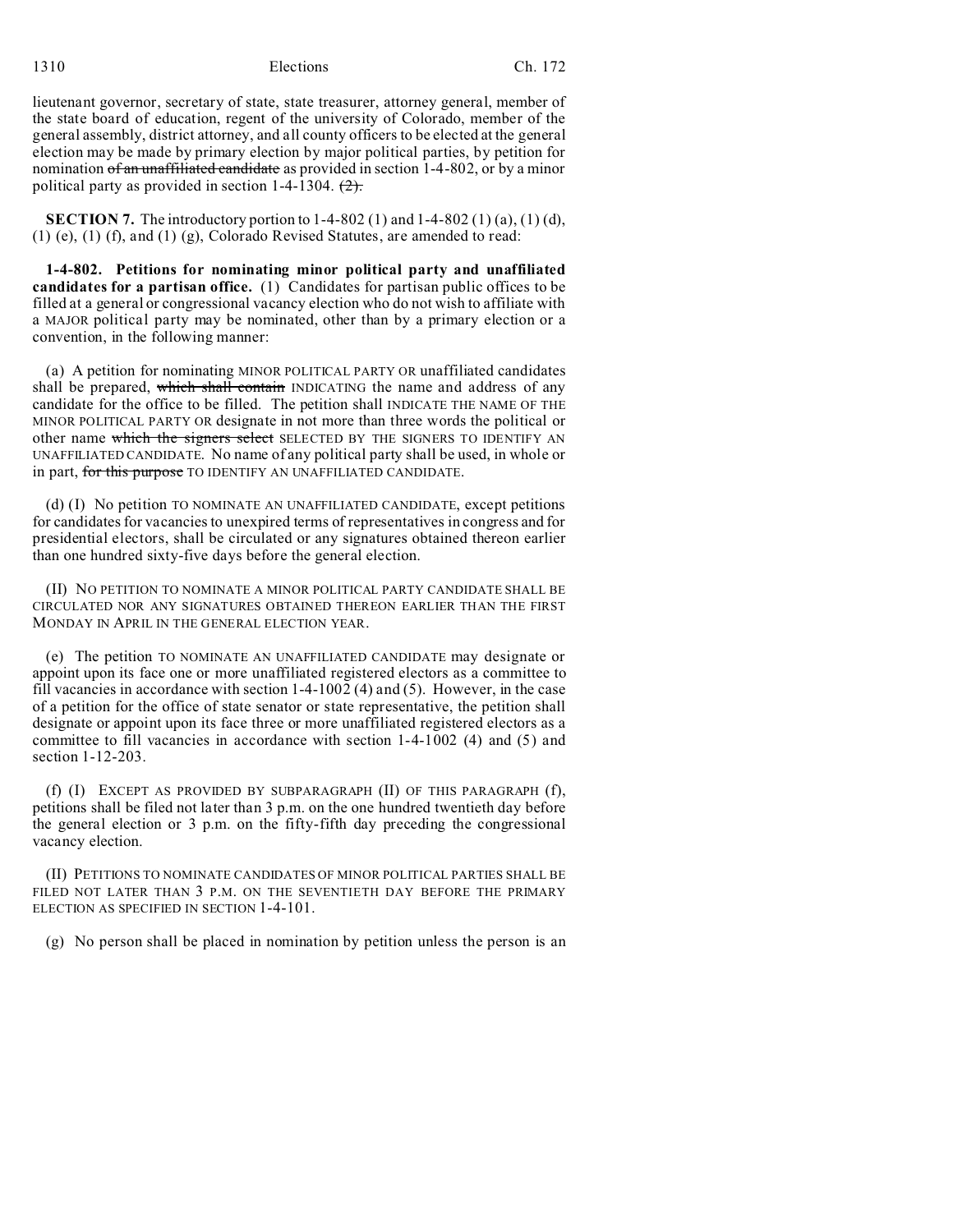# Ch. 172 Elections 1311

eligible elector of the political subdivision or district in which the officer is to be elected and unless the person was registered as AFFILIATED WITH A MINOR POLITICAL PARTY OR AS unaffiliated, as shown on the books of the county clerk and recorder, for at least twelve months prior to the last date the petition may be filed; except that, if such nomination is for a nonpartisan election, the person shall be an eligible elector of the political subdivision or district and be a registered elector, as shown on the books of the county clerk and recorder, on the date of the earliest signature on the petition.

**SECTION 8.** 1-4-904 (2), Colorado Revised Statutes, is amended to read:

**1-4-904. Signatures on the petitions.** (2) (a) For partisan petitions TO NOMINATE CANDIDATES FROM A MAJOR POLITICAL PARTY IN A PARTISAN ELECTION, each signer shall be affiliated with the major political party named in the petition and shall state the following to the circulator: That the signer has been affiliated with the major political party named in the petition for at least twenty-nine days as shown on the registration books of the county clerk and recorder; and that the signer has not signed any other petition for any other candidate for the same office.

(b) PETITIONS TO NOMINATE CANDIDATES FROM A MINOR POLITICAL PARTY OR UNAFFILIATED CANDIDATES IN A PARTISAN ELECTION MAY BE SIGNED BY ANYELIGIBLE ELECTOR WHO HAS NOT SIGNED ANY OTHER PETITION FOR ANY OTHER CANDIDATE FOR THE SAME OFFICE.

**SECTION 9.** 1-4-1301 (1) (b), (1) (c), and (1) (h), Colorado Revised Statutes, are amended to read:

**1-4-1301. Formation of minor political party.** (1) A minor political party shall adopt a constitution or set of bylaws to govern its organization and the conduct of its affairs and shall exercise thereunder any power not inconsistent with the laws of this state. The constitution or set of bylaws shall be filed with the secretary of state. Any minor political party failing to file its constitution or set of bylaws pursuant to this section shall not be qualified as a minor political party. The constitution or set of bylaws shall contain the following:

(b) A method for calling and conducting ASSEMBLIES AND conventions;

(c) A method for selecting delegates to ASSEMBLIES AND conventions;

(h) A statement that any meeting to elect party officers, including delegates, AND ANY ASSEMBLY TO NOMINATE CANDIDATES, shall be held at a public place at the time specified by the party chairperson and that the time and place of such meeting shall be published once, no later than fifteen days before such meeting, in a newspaper of general circulation in each county wherein the members of the minor political party reside;

**SECTION 10.** 1-4-1302 (1), (2), and (4) (d) (I), Colorado Revised Statutes, are amended to read:

**1-4-1302. Petition to qualify as a minor political party.** (1) A petition to allow QUALIFY AS a minor political party to nominate candidates according to its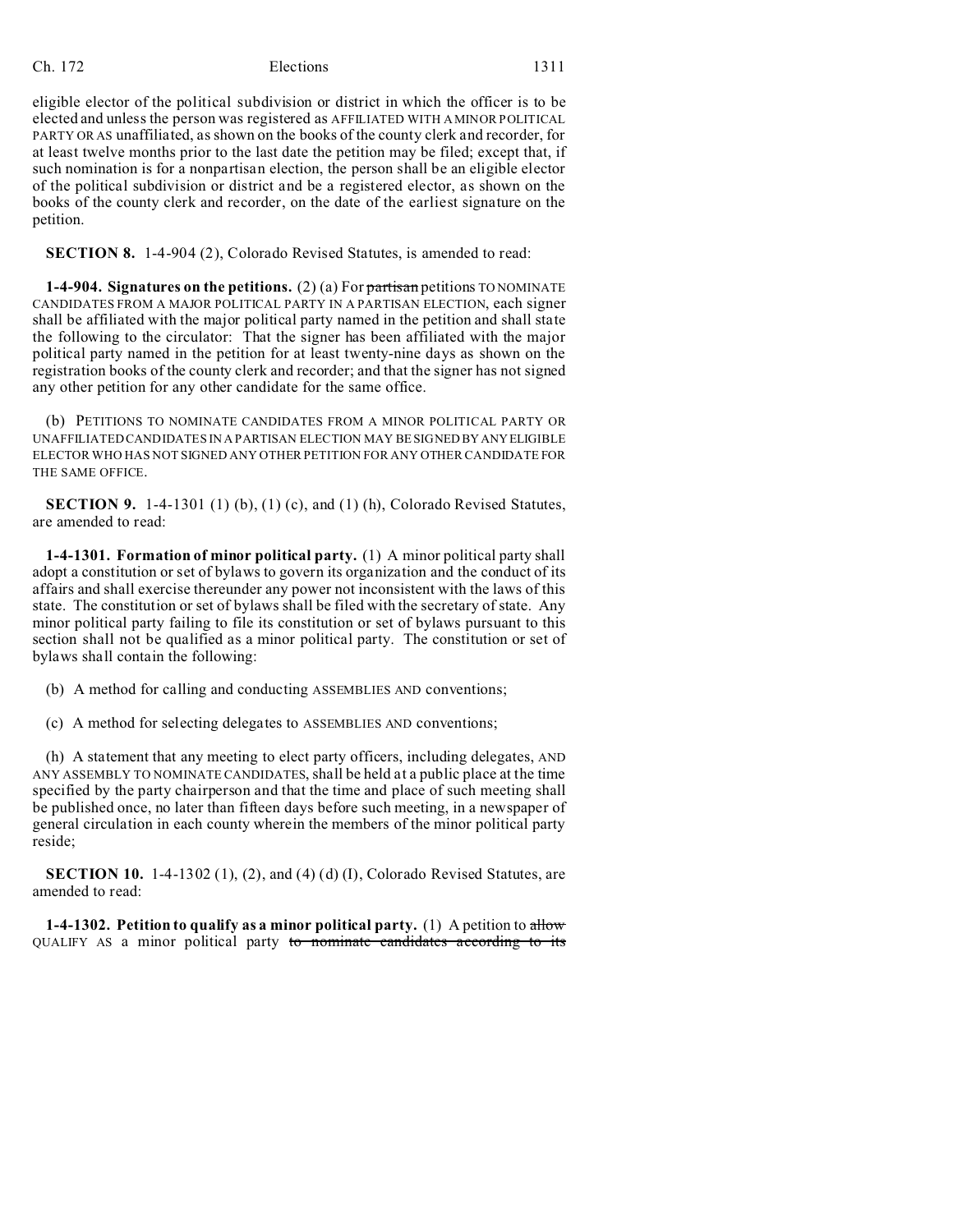constitution or set of bylaws shall be signed by at least ten thousand registered electors and shall be submitted to the secretary of state no later than  $\frac{M_{\text{av}}}{M_{\text{av}}}$  MARCH 1 of the election year for which the minor political party seeks to qualify.

(2) The petition shall contain the name of the minor political party, and the heading of the petition shall state that the signers thereof desire that the IT BE QUALIFIED AS A minor political party. be allowed to nominate candidates according to its constitution or set of bylaws.

(4) (d) Upon determining that the petition is sufficient:

(I) The secretary of state shall notify the minor political party and the clerk and recorder of each county that such party is qualified; to nominate minor political party candidates; and

**SECTION 11.** The introductory portion to 1-4-1303 (1) and 1-4-1303 (3), Colorado Revised Statutes, are amended to read:

**1-4-1303. Qualifications to nominate by constitution or bylaws.** (1) Subject to the provisions of subsection  $(2)$  of this section, a minor political party  $\frac{may}{l}$ nominate candidates according to the provisions of its constitution or set of bylaws QUALIFIES AS A MINOR POLITICAL PARTY if the party satisfies the requirements of section 1-4-1302 or any one of the following conditions:

(3) Nothing in this section shall be construed to prevent a minor political party not meeting the conditions set forth in subsection (1) of this section from placing candidates on the ballot by a petition to nominate unaffiliated candidates under section 1-4-802.

**SECTION 12.** 1-4-1304 (1) and (3), Colorado Revised Statutes, are amended, and the said 1-4-1304 is further amended BY THE ADDITION OF A NEW SUBSECTION, to read:

**1-4-1304. Nomination of candidates.** (1) A minor political party may nominate candidates in accordance with sections  $1-4-302$ ,  $1-4-402$  (1) (a), and  $1-4-502$  (1) SECTIONS 1-4-302, 1-4-402 (1) (a), 1-4-502 (1), AND 1-4-802 and this article.

(1.5) (a) A MINOR POLITICAL PARTY MAY NOMINATE CANDIDATES FOR OFFICES TO BE FILLED AT A GENERAL ELECTION BY PETITION IN ACCORDANCE WITH SECTION  $1 - 4 - 802$ .

(b) (I) A MINOR POLITICAL PARTY MAY NOMINATE CANDIDATES FOR OFFICES TO BE FILLED AT A GENERAL ELECTION BY ASSEMBLY. AN ASSEMBLY SHALL BE HELD NO LATER THAN SIXTY-FIVE DAYS PRECEDING THE PRIMARY ELECTION.

(II) EACH CANDIDATE RECEIVING THIRTY PERCENT OR MORE OF THE VOTES OF ALL DULY ACCREDITED ASSEMBLY DELEGATES WHO ARE PRESENT AND VOTING ON THAT OFFICE SHALL BE DESIGNATED BY THE ASSEMBLY AND CERTIFIED PURSUANT TO SUBSECTION (3) OF THIS SECTION.

(c) IF AN ASSEMBLY DESIGNATES MORE THAN ONE CANDIDATE FOR AN OFFICE, OR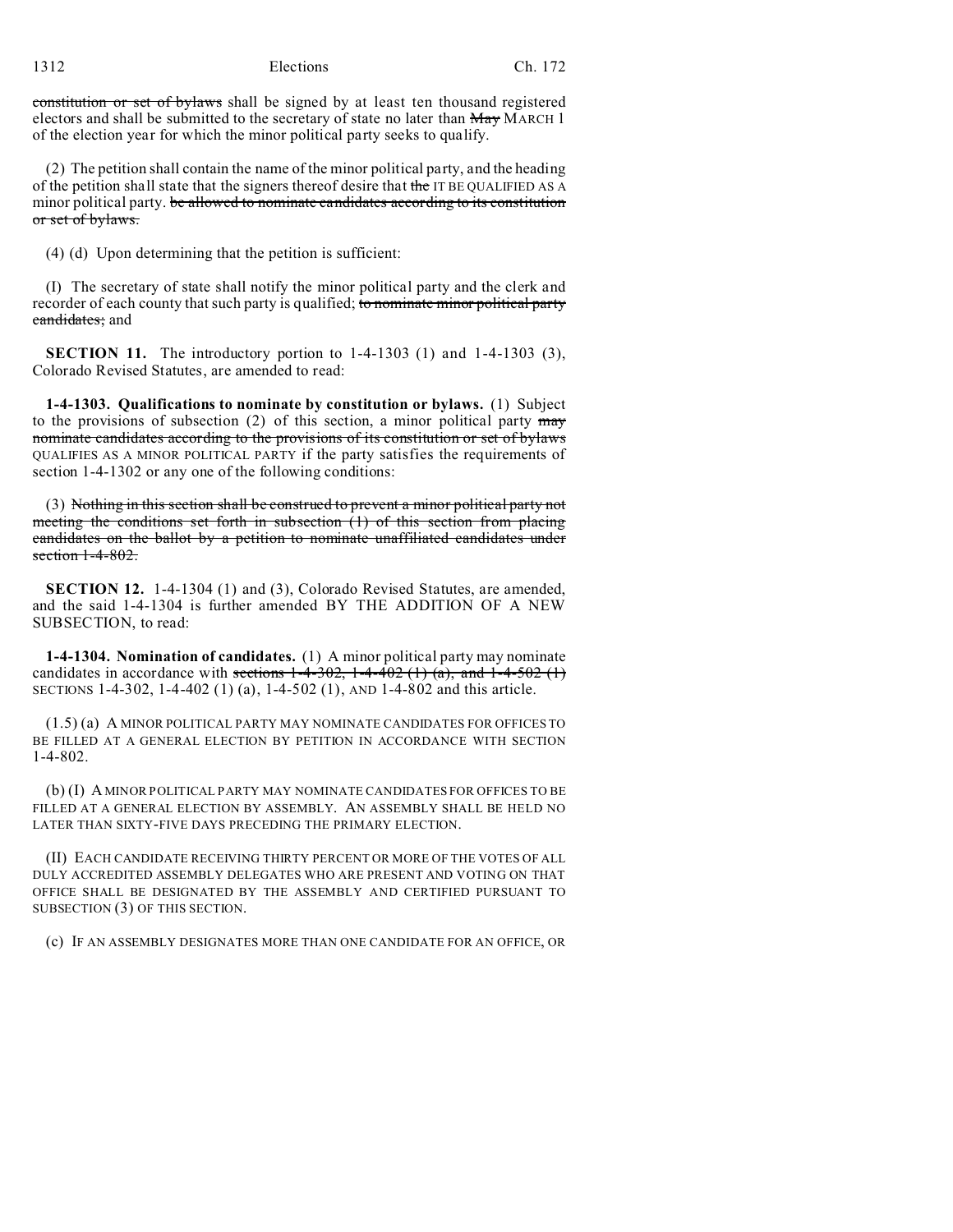## Ch. 172 Elections 1313

IF AN ASSEMBLY DESIGNATES ONE OR MORE CANDIDATES AND ONE OR MORE CANDIDATES QUALIFIES BY PETITION, THE CANDIDATEOF THE MINOR POLITICAL PARTY FOR THAT OFFICE SHALL BE NOMINATED AT A PRIMARY ELECTION HELD IN ACCORDANCE WITH THIS CODE.

(d) IF ONLY ONE CANDIDATE IS DESIGNATED FOR AN OFFICE BY PETITION OR ASSEMBLY, THAT CANDIDATE SHALL BE THE CANDIDATE OF THE MINOR POLITICAL PARTY IN THE GENERAL ELECTION.

(e) NOTHING IN THIS SECTION SHALL BE CONSTRUED TO PREVENT ANY ELIGIBLE ELECTOR ASSOCIATED WITH A POLITICAL ORGANIZATION THAT DOES NOT QUALIFY AS A MINOR POLITICAL PARTY IN AN ELECTION FROM QUALIFYING FOR THE BALLOT BY PETITION AS AN UNAFFILIATED CANDIDATE UNDER SECTION 1-4-802.

(3) Any minor political party nominating candidates in accordance with this part 13 shall file a certificate of designation with the designated election official no later than one hundred twenty days before the general election FOUR DAYS AFTER THE ASSEMBLY WAS HELD AT WHICH THE CANDIDATE WAS DESIGNATED. The certificate of designation shall state the name of the office for which each person is a candidate and the candidate's name and address, the date on which the assembly was held at which the candidate was designated, shall designate in not more than three words the name of the minor political party that the candidate represents, and shall certify that the candidate is a member of the minor political party. The candidate's affiliation as shown on the registration books of the county clerk and recorder is prima facie evidence of party membership.

**SECTION 13.** 1-7-201 (1) and (2), Colorado Revised Statutes, are amended to read:

**1-7-201. Voting at primary election.** (1) Any registered elector who has declared a major AN AFFILIATION WITH A political party affiliation THAT IS PARTICIPATING IN A PRIMARY ELECTION and who desires to vote for candidates of that party at a primary election shall write his or her name and address on a form available at the polling place and give the form to one of the election judges, who shall clearly and audibly announce the name.

(2) If the name is found on the registration list, the election judge having charge of the list shall likewise repeat the elector's name and present the elector with the party ballot of the *major* political party affiliation last recorded. If unaffiliated, the eligible elector shall openly declare to the election judges the name of the major political party with which the elector wishes to affiliate, complete the approved form for voter registration information changes, and initial the registration list in the space provided. Declaration of affiliation with a major political party shall be separately dated and signed or dated and initialed by the eligible elector in such manner that the elector clearly acknowledges that the affiliation has been properly recorded. Thereupon, the election judges shall deliver the appropriate party ballot to the eligible elector. Eligible electors who decline to state  $\alpha$  major AN AFFILIATION WITH A political party affiliation THAT IS PARTICIPATING IN THE PRIMARY shall not be entitled to vote at the primary election.